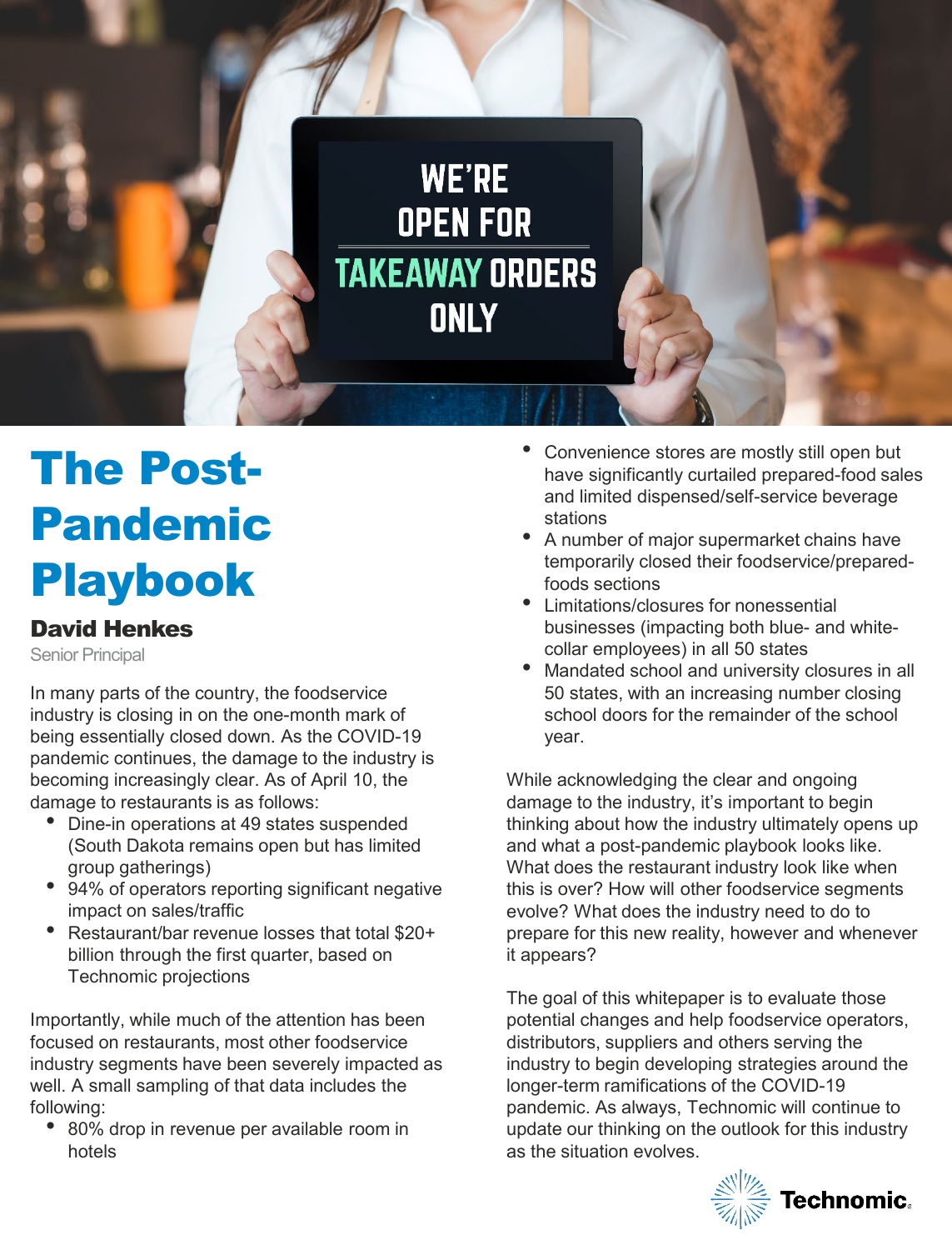## Economic Contraction Through the End of the Year

The foodservice industry has largely expanded as the U.S. economy grew. Factors such as rates of employment and income growth all help support higher away-from-home spending. However, with the rapid collapse of the U.S. economy, it's clear that a recession has become likely. As of April 10, Blue Chip Economists forecasts declining economic growth through the first quarter of 2021:

Real GDP 2020: -4.1% YOY

| $0.6\%$     |             |         |          |
|-------------|-------------|---------|----------|
|             | $-6.7\%$    | $-5.5%$ | $-4.2\%$ |
| $Q1 - 2020$ | $Q2 - 2020$ | Q3-2020 | Q4-2020  |

# A Significantly Smaller Industry in 2020

Technomic continues to model growth on a segment by segment basis. Our current industry forecasts have been revised and consider all current industry reporting and research; recent announcements from restaurants, distributors and other entities; and government and economic forecasts for the remainder of 2020 (as noted above).

Given that many unknowns remain relative to the ultimate path to reopening the industry, we have once again conducted our analysis using three different scenarios.

### **SCENARIO 1: BEST CASE OUTLOOK**

Most shelter-in-place orders across the country stay in effect until mid-Q2 2020, with a rolling regional economic reopening thereafter. We assume a recession in the second half of 2020, as forecasted by Blue Chip; short-term foodservice resurgence due to pent-up demand; and a return to more regular economic activity. It also assumes some localized reactivation of shelter-in-place orders as some limited virus resurgence returns.

#### **SCENARIO 2: MIDDLE CASE OUTLOOK**

This scenario is a midpoint between our optimistic and pessimistic estimates. While we don't refer to this as our "most likely" scenario, it blends the assumptions of our most optimistic and most pessimistic estimates.

#### **SCENARIO 3: WORST CASE OUTLOOK**

This assumes that most shelter-in-place orders exist through the end of the second quarter of 2020. Recessionary impacts will cause continued weakness in consumer spending. More widespread virus resurgence requires regional shelter-in-place mandates throughout the year. Large-scale events and gatherings (e.g., sporting events, concerts, etc.) will be mostly be suspended.

Taking into consideration all of these factors, Technomic's outlook for restaurants and bars, as well as the total foodservice industry, is shown below. As Technomic has gathered more data and observed how the past four to six weeks have unfolded, our range of estimates has narrowed slightly compared to our first forecast issued on March 20.

Please note that Technomic's forecasted Best Case Outlook results in a \$169 billion smaller industry than 2019; this could go as high as \$234 billion in lost consumer spending under the Worst Case Scenario.

#### 2020 Forecast Outlook (Nominal Change in Consumer Spending)

|                             | <b>Best</b><br>Case | <b>Middle</b><br>Case | Worst<br>Case |  |
|-----------------------------|---------------------|-----------------------|---------------|--|
| Restaurants and<br>Bars     | $-14%$              | $-18%$                | $-22%$        |  |
| <b>Total Industry</b>       | $-18%$              | $-22%$                | $-26%$        |  |
| Scenario Industry<br>Losses | \$169B              | \$201B                | \$234B        |  |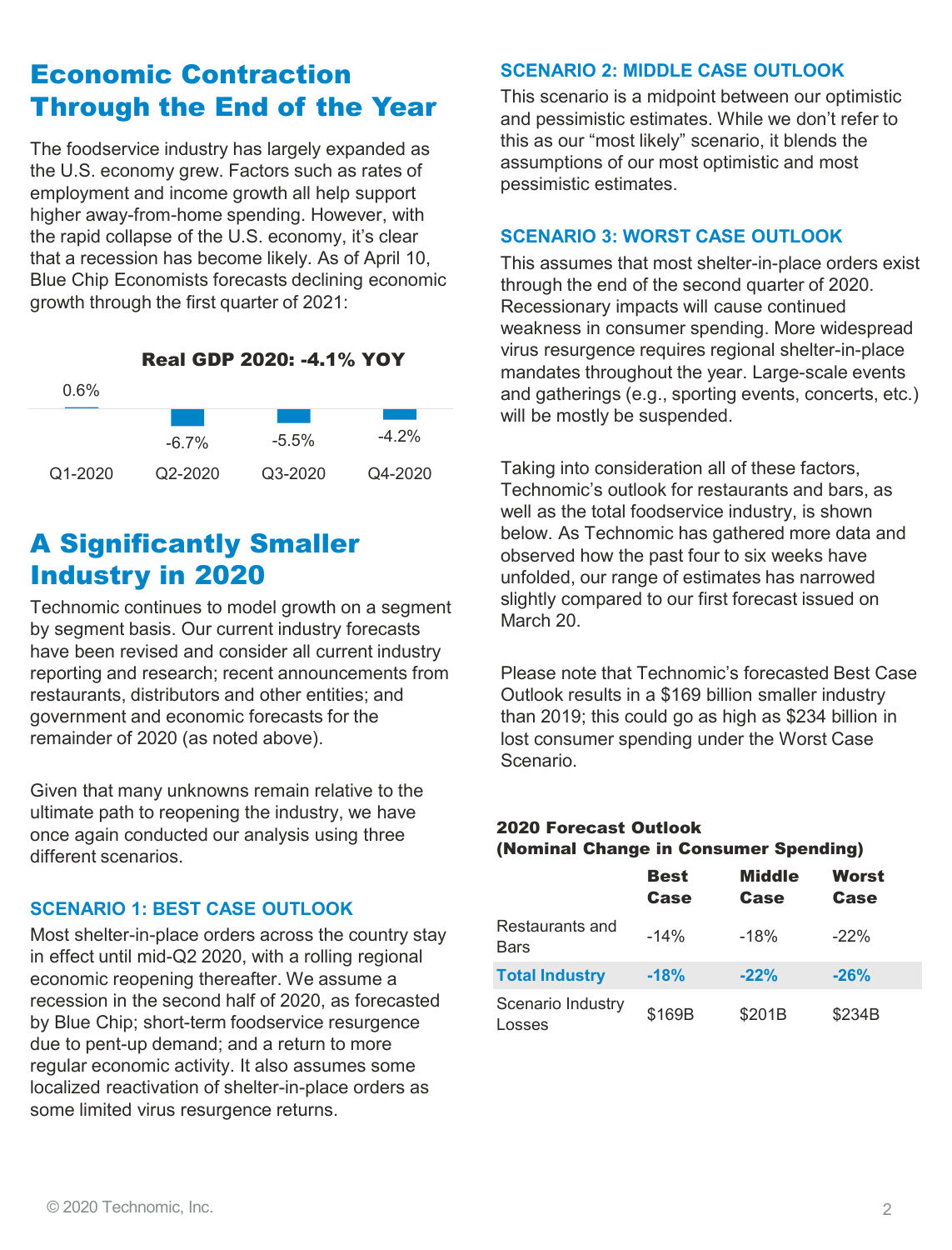## Macro Issues to Watch

Coming out of this pandemic, there are certain trends/issues that will accelerate in the short term and may have longer lasting impact on the industry over the course of the next several years. With the broader outlook still unclear, including the speed with which the industry returns and changing consumer sentiments toward restaurant and foodservice usage, these issues have been identified as potential disruptions that should be included in any company's strategic analysis of potential responses to the pandemic. These macrotrends will generally be true across most foodservice sectors and will have impact on not only operators but also will reverberate through the supply chain.

- **Labor—**If, as seems likely, restaurants and hospitality will be one of the later industries to "open up," the labor challenges (in terms of recruitment and training) that were seen before this crisis could potentially be worse as former employees find other opportunities. In addition, losing key staff to furloughs or layoffs will significantly hinder the ability for a quick startup for many restaurants.
- **Decreased emphasis on customization/made to order—**This will be driven by labor challenges and the move toward low price among many consumers. It seems likely that operators will focus more on grab-and-go and pre-prepared items.
- **Continued investment in off-premise—** This crisis has shown that having any offpremise strategy to diversify risk is a must. Expect more types of operators to invest in offpremise, whether it's takeout or delivery. This may also mean more grab-and-go and packaged goods in segments that formerly would have avoided them.
- **Acceleration of channel blurring—**This crisis has shown that restaurants can function as grocers, and that full-service restaurants can offer more convenience options. Many independent operators are selling ingredients or kits as part of their offering; this may continue as an additional revenue source. The food industry will likely further blur the lines between retail and foodservice, and within foodservice more service options will be found across segments.
- **Reduction (or removal) of self-service—** While the ultimate consumer mindset won't be clear until this pandemic passes, it seems likely that many operators will reduce or remove selfservice stations. This includes buffet-style service, self-service beverage, bakery cases, roller grills and even self-service ordering kiosks. While self-service may not disappear completely, changing methods and dispensing styles, as well as a renewed hyper-sensitivity to sanitization to ensure safety, will likely be necessary.
- **Ghost kitchen acceleration—**Today, nearly every restaurant is a "ghost kitchen" that provides only off-premise product. As the industry resets, more companies may decide to eliminate the dining room altogether to capitalize on longer-term, off-premise trends.
- **Procurement models shifting—**Even as revenues have fallen, the profitability model has changed, particularly for many independent restaurants. Expect to see more usage of group purchasing as operators look to aggressively control cost.
- **Renewed interest in single-use packaging—**The trend over the past several years has been toward more sustainable options and banning/ reducing certain types of packaging. Technomic expects to see more focus on "safe" packaging (and overpackaging for off-premise orders). A focus on environmentally friendly packaging may be reduced in the short term to midterm as well, as cost becomes a primary driver for product selection.
- **Streamlined/smaller menus—As operators** streamlined menus during the pandemic, many will likely focus on those items that are revenue and profitability drivers post-crisis
- **Consolidation—**While this may manifest itself most clearly in the restaurant space, expect to see weaker competitors acquired by or lose out to stronger competitors. This can occur in the foodservice management space, and certain segments like recreation will see a different landscape as operators go out of business, merge or get acquired. Also, expect a number of companies and players to just plain "go-outof-business."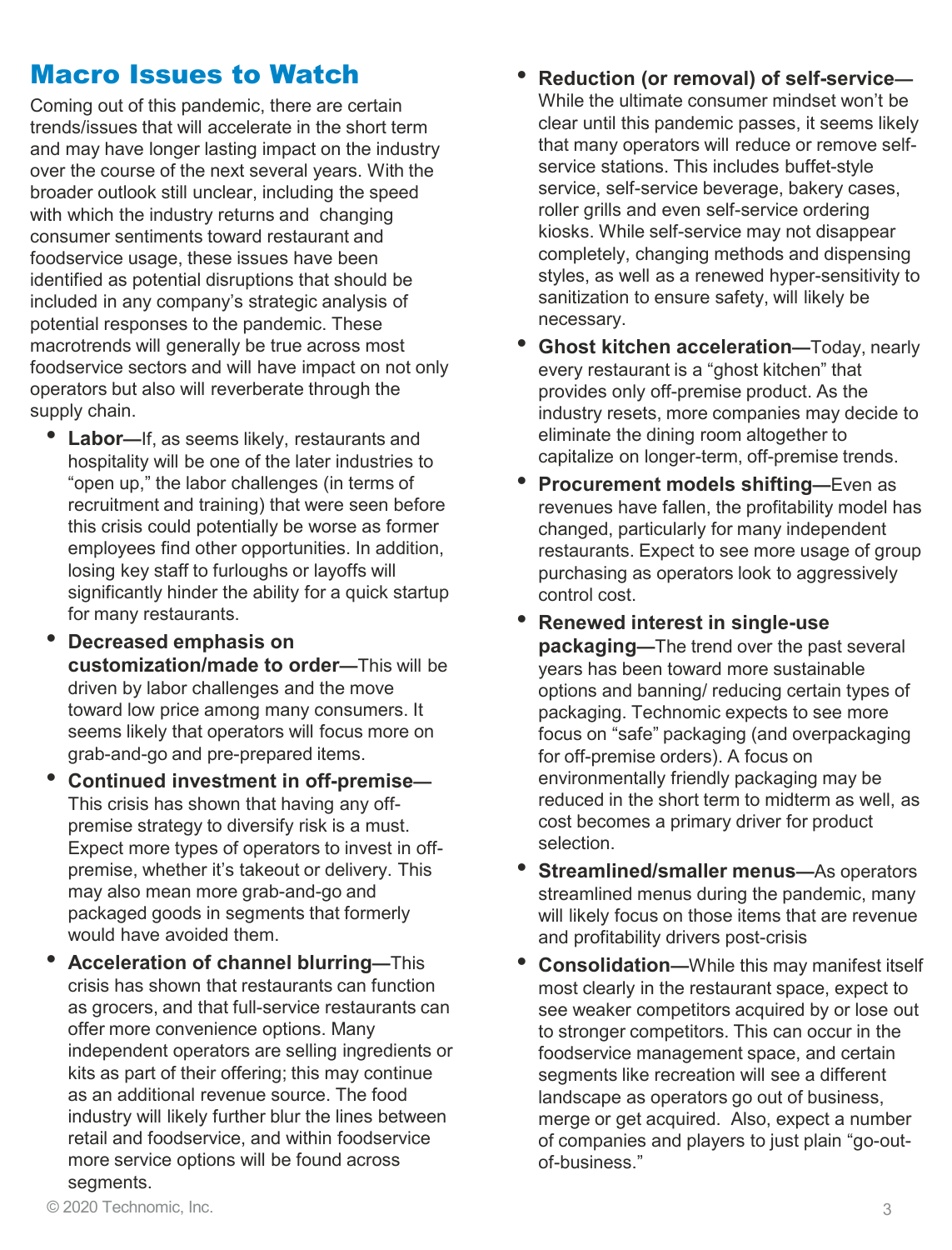# Segment-Specific **Expectations**

The segments that make up foodservice are varied, and each will see a reopening and subsequent

recovery on different timelines. While many variables remain, Technomic's current thinking suggests that the following should be issues to consider within each segment:

| <b>Segment</b>                                     | <b>Potential Long-Term Ramifications</b>                                                                                                                                                                                                                                                                                                                                                                                                                                                                                                                                                                                        |
|----------------------------------------------------|---------------------------------------------------------------------------------------------------------------------------------------------------------------------------------------------------------------------------------------------------------------------------------------------------------------------------------------------------------------------------------------------------------------------------------------------------------------------------------------------------------------------------------------------------------------------------------------------------------------------------------|
| <b>Full-Service</b><br><b>Restaurants</b>          | - 90% or more of full-service units before the pandemic were small chain/independent (i.e., outside of the Top 500).<br>Independent closures could range from 15% to 25% of all locations depending on the duration. Chains could lose<br>5%-10% of total locations in 2020<br>- Expect further investments in off-premise to diversify risk<br>- Assuming alcohol delivery and carryout regulations remain relaxed, this will likely be an area of emphasis and<br>innovation for many types of operators                                                                                                                      |
| Limited-<br><b>Service</b><br><b>Restaurants</b>   | - Expect an acceleration of off-premise options, including more investment in drive-thrus by fast casual as well as<br>technology (e.g., app-based ordering, etc.)<br>- Possible re-thinking of certain self-service options<br>- Expect more emphasis by fast casual on alcohol, particularly if alcohol delivery regulations remain relaxed                                                                                                                                                                                                                                                                                   |
| <b>Hotel F&amp;B</b>                               | - With banquets and catering representing nearly half of F&B revenue (higher at upscale and luxury properties),<br>hotel F&B will have significant challenges bouncing back until businesses restart larger events and conferences<br>- Lower-cost options, like buffet-style dining, will likely be curtailed. Other areas where consumer concern over<br>contamination exists (e.g., minibars, in-room coffee, etc.) could also be vulnerable<br>- The number of hotels that reopen will likely be smaller by 10%-15%, and the travel sector more generally is<br>anticipated to one of the last economic segments to recover |
| Convenience-<br><b>Store</b><br><b>Foodservice</b> | - We expect some refocus by c-stores on the fundamentals, including a renewed focus on the grocery/ sundries<br>side of the business.<br>- Within foodservice, self-service roller grills and other self-service stations are vulnerable and could potentially be<br>removed or reduced in number and scope. There are likely to be more c-stores that get involved with delivery                                                                                                                                                                                                                                               |
| <b>Supermarket</b><br><b>Foodservice</b>           | - With the short-term acceleration in grocery store sales, expect less focus on supermarket foodservice. It is likely<br>that many self-service models within supermarket will be deemphasized.                                                                                                                                                                                                                                                                                                                                                                                                                                 |
| <b>Business &amp;</b><br><b>Industry</b>           | - With an acceleration in working from home (and an uneven return in office workers to their job), business feeding<br>will be slow to return to pre-pandemic levels. B&I is likely to see more prepackaged foods throughout the<br>foodservice areas                                                                                                                                                                                                                                                                                                                                                                           |
| <b>Recreation</b>                                  | - This is likely one of the last segments to reopen and will likely underperform for the next several years. Food and<br>beverage will likely be de-emphasized as margin and profitability concerns drive decision-making at many of these<br>types of operators. Consumers' desire for value will be paramount                                                                                                                                                                                                                                                                                                                 |
| College &<br><b>University</b>                     | - Assuming most universities reopen in the fall (an assumption that is NOT guaranteed), there should be less<br>disruption in this channel compared to others, although there will be a shift in cafeteria feeding to reduce/minimize<br>the risk of unsanitary self-service stations                                                                                                                                                                                                                                                                                                                                           |
| $K-12$                                             | - As with colleges, assuming schools reopen in the fall, there may be less disruption to services. However, labor and<br>cost challenges that will fall on school districts from the financial blows cause by this pandemic will cause shifts in<br>purchasing practices and the need to continue to manage and reduce labor. There will also be a likely dramatic<br>increase in the number of students that quality for free/reduced lunches                                                                                                                                                                                  |
| Hospital                                           | - Visitor feeding and the hospital cafeterias will gradually come back as the lockdown is reduced at hospitals.<br>However, as in other cafeteria segments, expect changes in service and labor                                                                                                                                                                                                                                                                                                                                                                                                                                 |
| Long-Term<br>Care                                  | - Given that this segment is largely driven by demographics and population, there will be less of a long-term impact                                                                                                                                                                                                                                                                                                                                                                                                                                                                                                            |
| <b>Nursing</b><br><b>Homes</b>                     | - Similarly, this segment should continue to see stronger than average performance given the demographics and<br>nature of residential feeding in this segment                                                                                                                                                                                                                                                                                                                                                                                                                                                                  |
| <b>Refreshment</b><br><b>Services</b>              | - Anticipate packaged goods to be more in demand, at least in the short term. While vending has gradually been<br>declining, there may be some uptick in sales, and micromarkets will continue to be in demand as unmanned retail<br>can offer better solutions in workplaces and education. Expect slower growth in area like office coffee and pantry<br>services                                                                                                                                                                                                                                                             |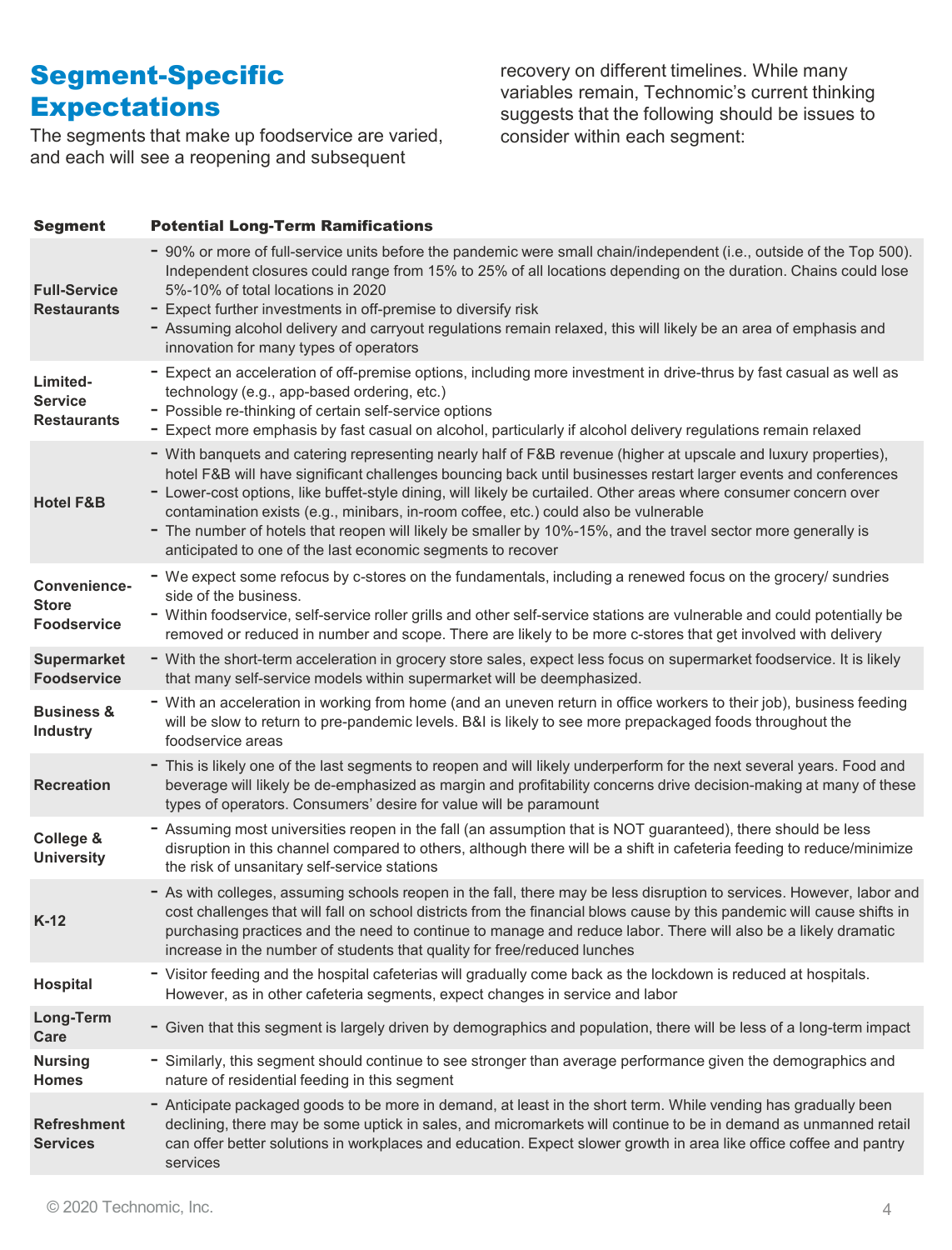# Building Toward a Reopened **Industry**

The industry will not snap back into place immediately once the all-clear is given. Technomic views the process of getting the industry back on

track as one involving four phases, which we've described below as the "Four S" process of recovery. We believe this framework for analysis should be considered as a starting point for any company building a recovery plan for their business.

|                                                      | <b>Phase 1. Survival</b><br>(Containment and<br><b>Minimization of</b><br>Damage)                                                                                                                                                                                             | <b>Phase 2. Start</b><br>(Tiered Reopening)                                                                                                                                                                                                                                                                                                                                                           | Phase 3.<br><b>Strengthen</b><br>(Industry Recovery)                                                                                                                                                                                                                                                                                         | <b>Phase 4. Surge</b><br>(Investment and<br>Growth)                                                                                                                                                                                              |
|------------------------------------------------------|-------------------------------------------------------------------------------------------------------------------------------------------------------------------------------------------------------------------------------------------------------------------------------|-------------------------------------------------------------------------------------------------------------------------------------------------------------------------------------------------------------------------------------------------------------------------------------------------------------------------------------------------------------------------------------------------------|----------------------------------------------------------------------------------------------------------------------------------------------------------------------------------------------------------------------------------------------------------------------------------------------------------------------------------------------|--------------------------------------------------------------------------------------------------------------------------------------------------------------------------------------------------------------------------------------------------|
| <b>Description of</b><br><b>Phase</b>                | Containment and<br>minimization of damage<br>Continued enforcement<br>of shelter in place<br>throughout the country<br>as COVID-19 cases<br>plateau and begin to<br>decline                                                                                                   | Rolling opening of the<br>economy<br>Restaurant and hospitality<br>likely to be toward the end<br>of various industries that<br>are cleared to open                                                                                                                                                                                                                                                   | Total lifting of all<br>physical distancing<br>measures and a return<br>to "normal' operations                                                                                                                                                                                                                                               | Evaluation of damage<br>done to industry and<br>investment for growth                                                                                                                                                                            |
| What the<br><b>Industry</b><br><b>Should Expect</b>  | Nonessential<br>businesses remain<br>closed. Likewise,<br>education and<br>travel/leisure segments<br>closed as well.<br>Closures of operations<br>that are marginally<br>successful or that<br>financially aren't able to<br>maintain business<br>Low consumer<br>confidence | Slow return to normal<br>operations; employees<br>allowed to return to work<br>Regions to reopen at<br>different times<br>Some release of pent-up<br>demand<br>Likely physical distancing<br>within restaurants and<br>other establishments will<br>limit capacity<br>Supply chain working with<br>customers to identify<br>products needed for<br>opening<br>Price orientation for most<br>customers | Consumer confidence<br>returns to visiting<br>restaurants and<br>foodservice<br>Stabilization of declines<br>and some return to<br>growth (in certain<br>segments)<br>Stabilization of supply<br>chain<br>Customers begin some<br>return to pre-pandemic<br>behavior, including<br>some return to travel for<br>both business and<br>leisure | Move from mindset of<br>"firefighting" to one of<br>"rebuilding"<br>Reorganize and<br>restructure operations,<br>supply chain to match<br>new realities<br>Diversify business to<br>create resilience in the<br>face of new<br>pandemic/outbreak |
| <b>Actions for the</b><br>Industry to<br><b>Take</b> | Ensure safety of all<br>workers and customers<br>Continued focus on<br>takeout and delivery<br>options<br>Menu streamlining<br>and/or rationalization<br>Evaluate other<br>incremental revenue<br>opportunities to create a<br>bridge toward the next<br>Phase.               | Reassurances to<br>consumers on the safety<br>of the restaurant and<br>foodservice industry<br>Re-staffing, including<br>rehiring and retraining<br>workers previously laid off<br>or furloughed<br>Ensure product availability<br>in the supply chain<br>required for opening<br>Menu revitalization                                                                                                 | Promotion and outreach<br>to customers to<br>encourage pre-<br>pandemic behavior<br>Menu optimization<br>Evaluate how<br>emergencies actions<br>can/should be<br>incorporated into<br>permanent business<br>practices                                                                                                                        | Obtain a more thorough<br>understanding of current<br>customer attitudes and<br>behaviors-changes<br>that have developed due<br>to the pandemic and are<br>likely to become<br>permanent<br>Menu reinvention                                     |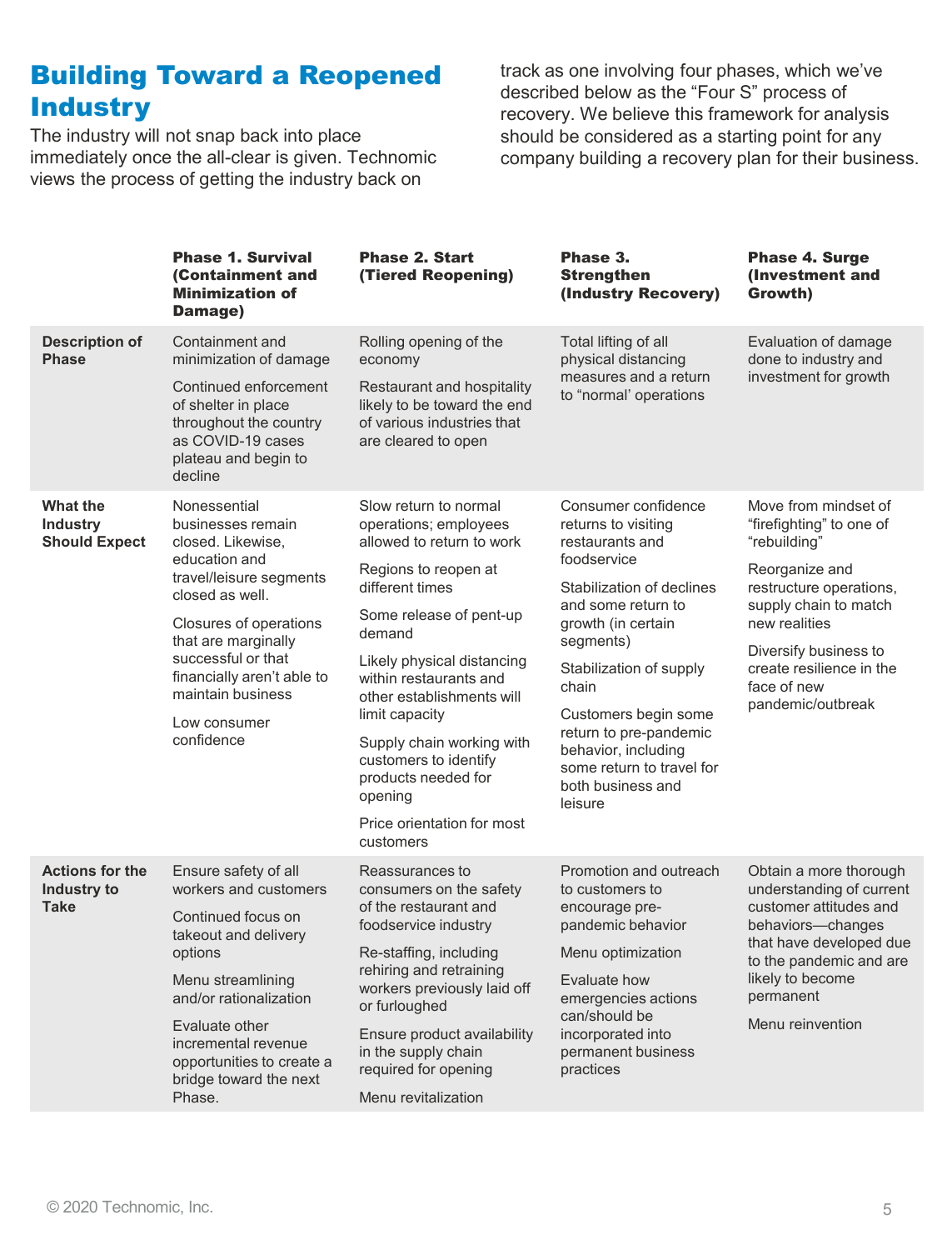# Outlook: Technomic's Take

Foodservice, which has been more than 50% of the dollars spent in the U.S. on food and beverage, will certainly see contractions in 2020 and may fall to as low as 40% of the spend by year's end. This would set the industry back to levels not seen since the 1970s as a share of total food and beverage spend. However, Technomic remains bullish on the longer term viability and resurgence of the industry, as the economy recovers and as consumers grow more confident living in the age of COVID -19.

Given the challenges in predicting exactly how and when the industry reopens, Technomic nonetheless recommends the following to best position companies to be "open for business":

- **Operators**<br>• Focus on training staff—Labor will be a key issue and having cross -trained staff that can handle multiple duties will be critical
- Assess and evaluate the menu to focus on items that are most profitable and travel well
- Understand your critical areas that are vulnerable to consumer perceptions of hygiene and work to build contingencies
- Maintain and build relationships with your distributor partners; they will be critical to "opening" the restaurant industry
- Prioritize safety and sanitization

- **Distributors**<br>• Develop regional and localized strategies to determine the vulnerability of the business and the likely timeline for reopening
- Evaluate other parts of the foodservice and restaurant business to further diversity your customer base
- Work with operators on payment flexibility, order minimums, etc. Operators that survive this pandemic will look to work with distributors that displayed partnership with them

- Food/Beverage Suppliers<br>• Have more business flexibility, particularly in areas such as payments, order minimums, etc.
- Innovate around the likely conditions of the "new normal" (e.g., touchless, packaging, off-premise, etc.)
- Provide marketing support for continued investment by customers in off-premise solutions
- Develop business contingencies based on how the chain and independent market could evolve